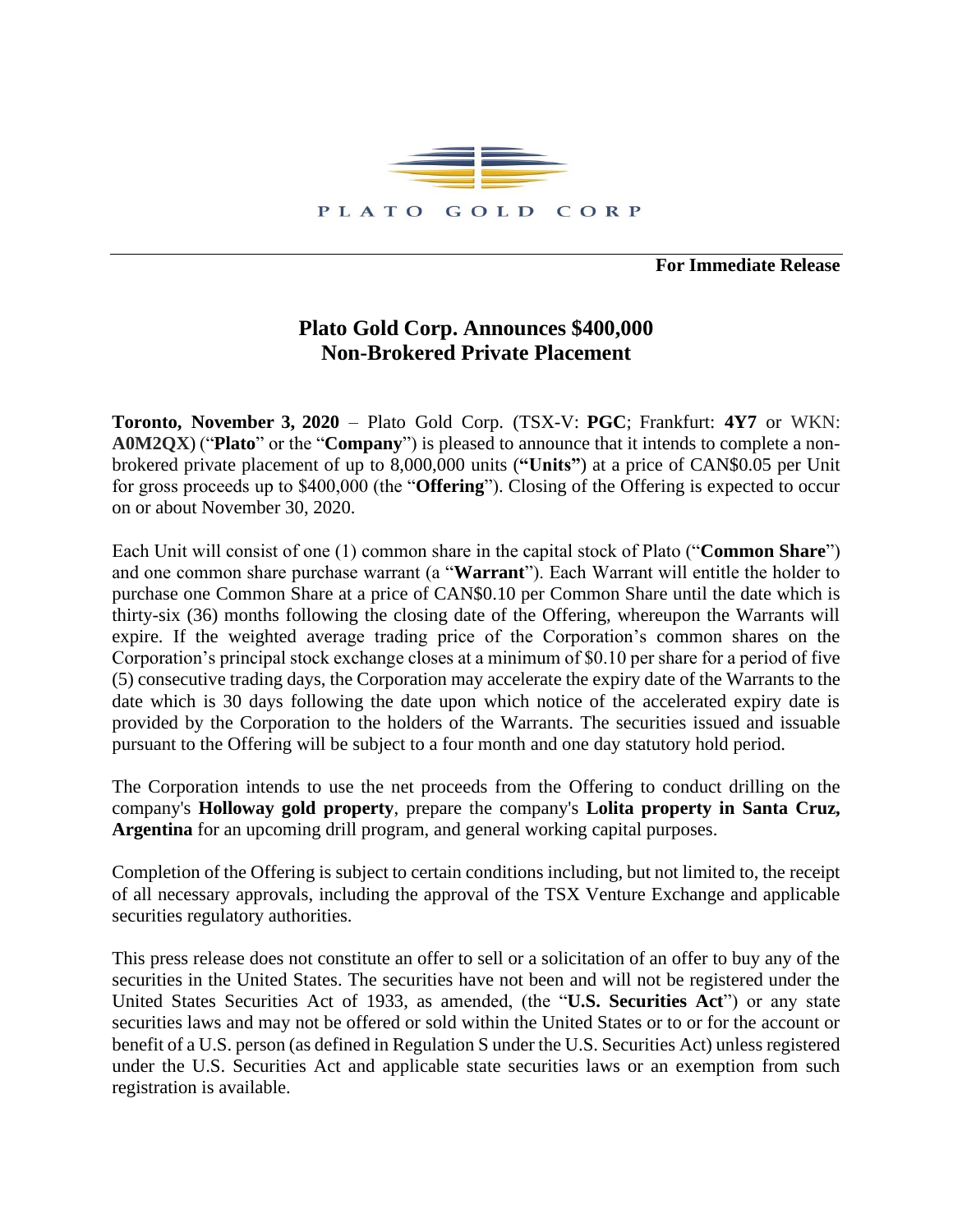## **About Plato Gold Corp**.

Plato Gold Corp. is a Canadian exploration company listed on the TSX Venture Exchange with projects in Timmins Ontario, Marathon Ontario, and Santa Cruz, Argentina.

The Timmins Ontario project includes 4 properties: Guibord, Harker, Holloway and Marriott in the Harker/Holloway gold camp located east of Timmins, Ontario with a focus on gold.

In Argentina, Plato owns a 95% interest in Winnipeg Minerals S.A. ("WMSA"), an Argentina incorporated company which holds a number of contiguous mineral rights totaling 9,672 hectares with potential for gold and silver.

The Pic River Platinum Group Metals (PGM) Project consists of 2,247 hectares in Foxtrap Lake and Grain Township, near Marathon Ontario of which 19 claims are contiguous to the western boundary of Generation Mining's Marathon PGM project where their Sally deposit is located, for palladium equivalent.

The Good Hope Niobium Project consists of approximately 5,146 hectares in Killala Lake Area and Cairngorm Lake Area Townships, near Marathon Ontario with the primary target being niobium.

For additional company information, please visit: [www.platogold.com.](http://www.platogold.com/)

## *NEITHER THE TSX VENTURE EXCHANGE NOR ITS REGULATION PROVIDER (AS THAT TERM IS DEFINED IN THE POLICIES OF THE TSX VENTURE EXCHANGE) ACCEPTS RESPONSIBILITY FOR THE ADEQUACY OF THIS RELEASE.*

For further information, please contact:

Anthony Cohen President and CEO **Plato Gold Corp.** T: 416-968-0608 F: 416-968-3339 info@platogold.com [www.platogold.com](http://www.platogold.com/)

## *Forward Looking Statements*

*This news release contains "forward-looking statements", within the meaning of applicable securities laws. These statements include, but are not limited to, statements regarding the potential mineralization and resources, exploration results, concentrations of pay minerals may offset operating costs and future plans and objectives. These forward-looking statements are subject to a variety of risks and uncertainties and other factors that could cause actual events or results to differ materially from those projected in the forward-looking information. Risks that could change or prevent these statements from coming to fruition include but are not limited to: changing costs for mining and processing; increased capital costs; the timing and content of upcoming work programs; geological interpretations based on drilling that may change with more detailed information; potential process methods and mineral recoveries assumption based on limited test work and by comparison to what are considered analogous deposits that with further test work may not be comparable; testing of our process may not prove successful and even it tests are successful, the economic and other outcomes may not be as expected; the availability of labour, equipment and markets for the products produced; and conditions changing such that the minerals on our property cannot be economically mined, or that the required permits cannot be obtained. Although management of Plato has attempted to identify important factors that could cause actual results to differ materially from those contained in forward-*